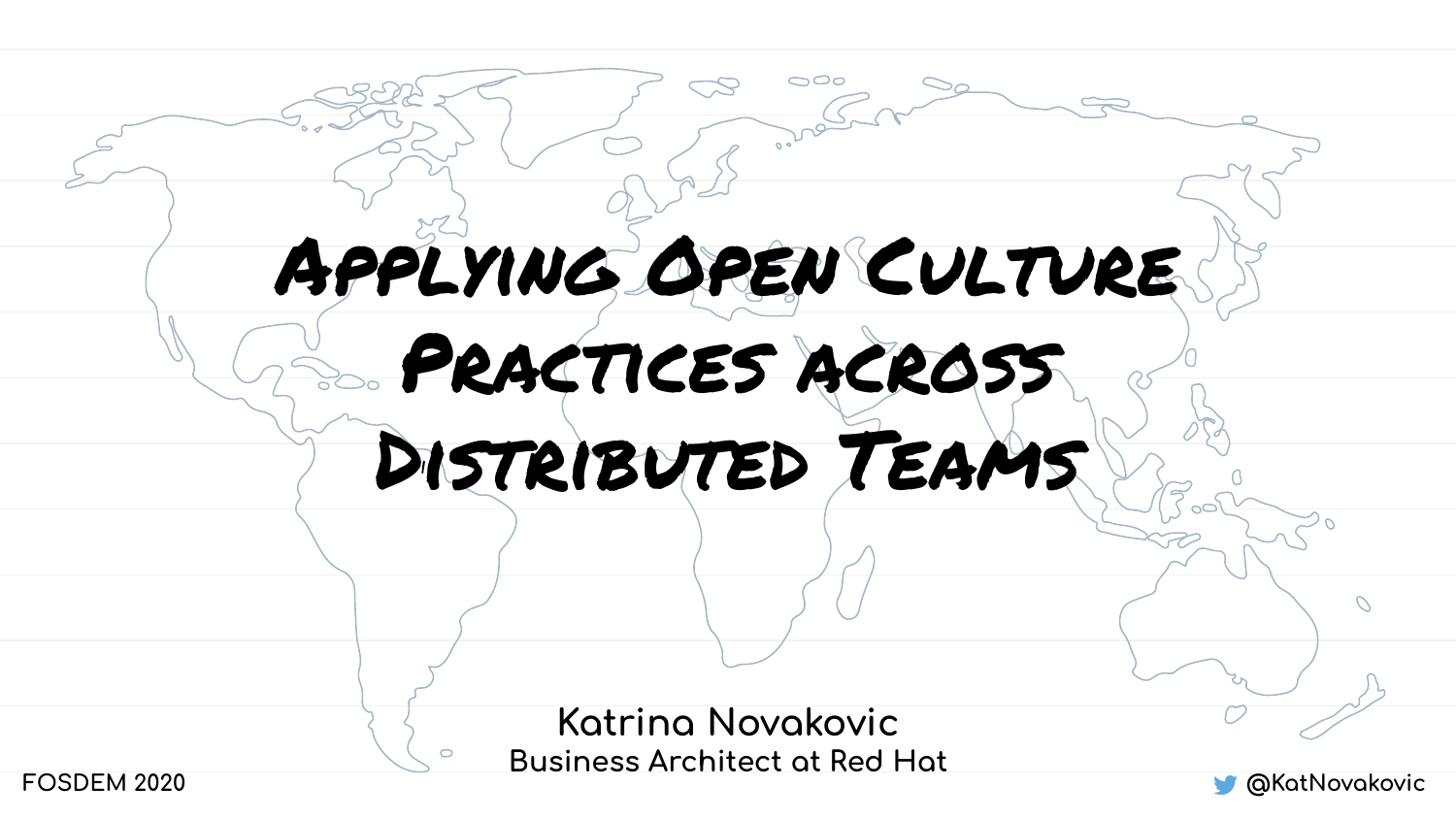#### ABOUT ME

Katrina Novakovic **Business Architect** Red Hat EMEA Office of Technology

Works with organisations to strategically use Open Source software and methodologies and to establish communities.

Passionate about sharing best practices around the people, process and cultural aspects of Open Source.





linkedin.com/in/katrina-novakovic/



**@KatNovakovic** 

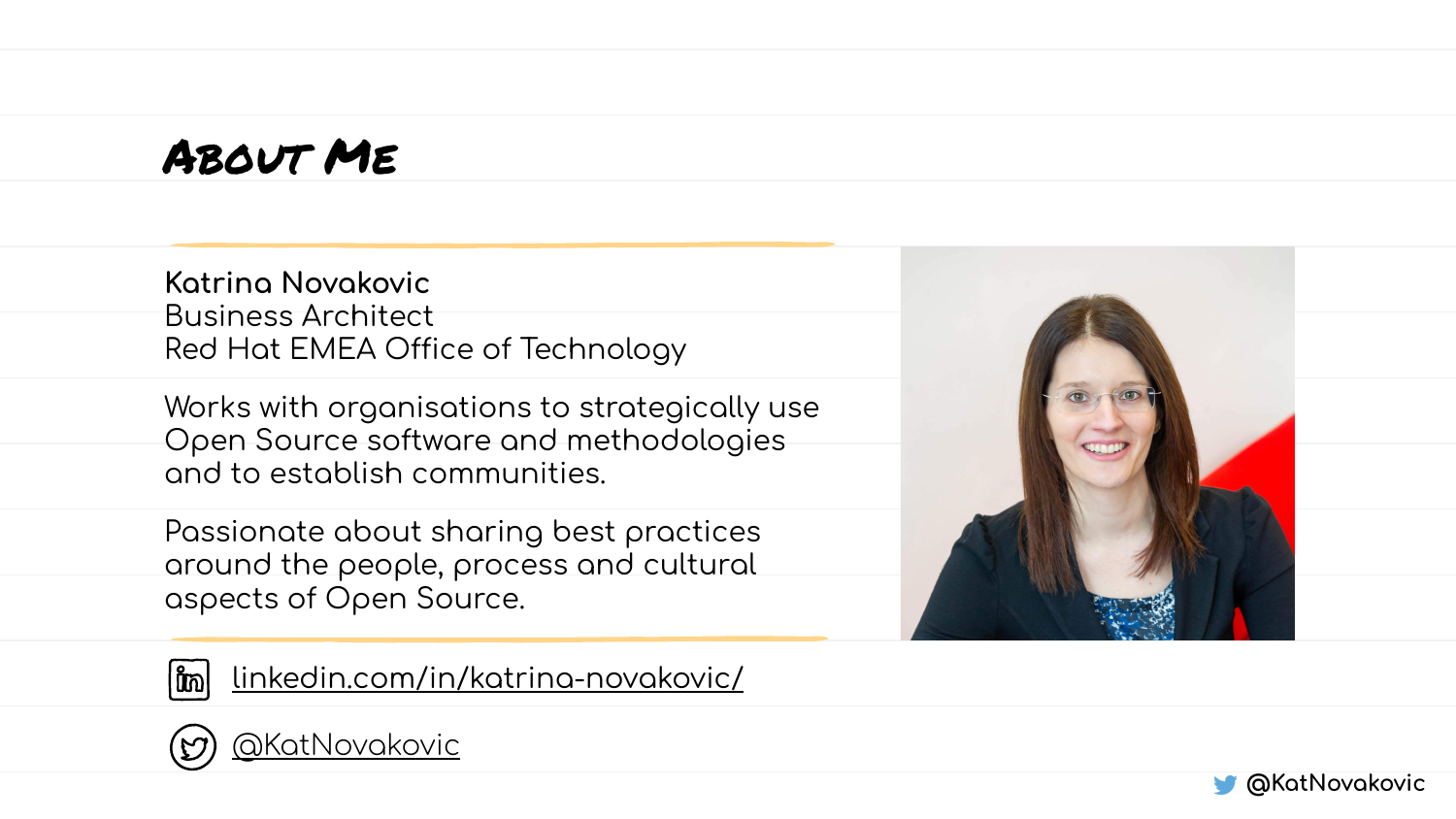

**M** @KatNovakovic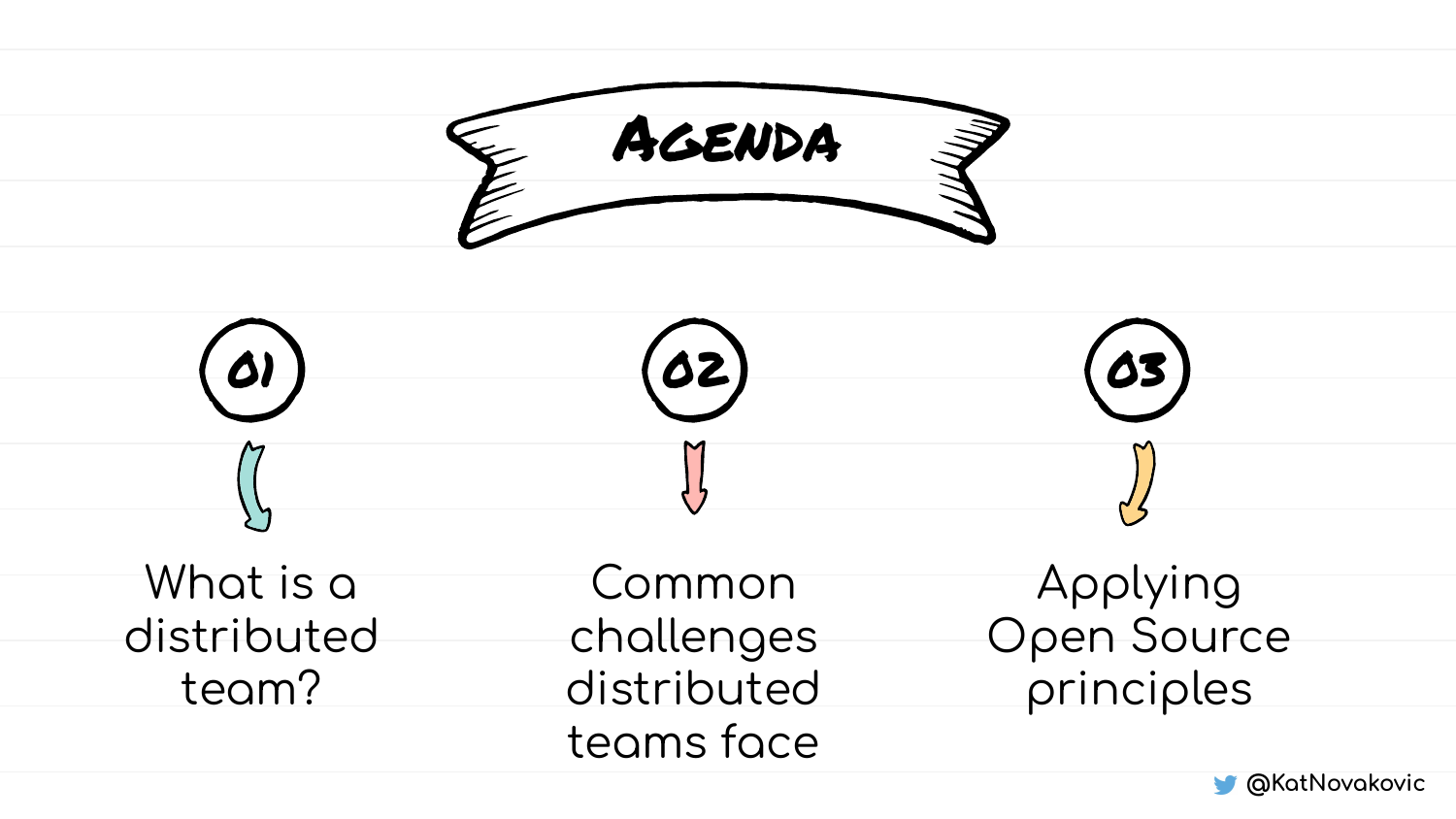#### What is a distributed team?





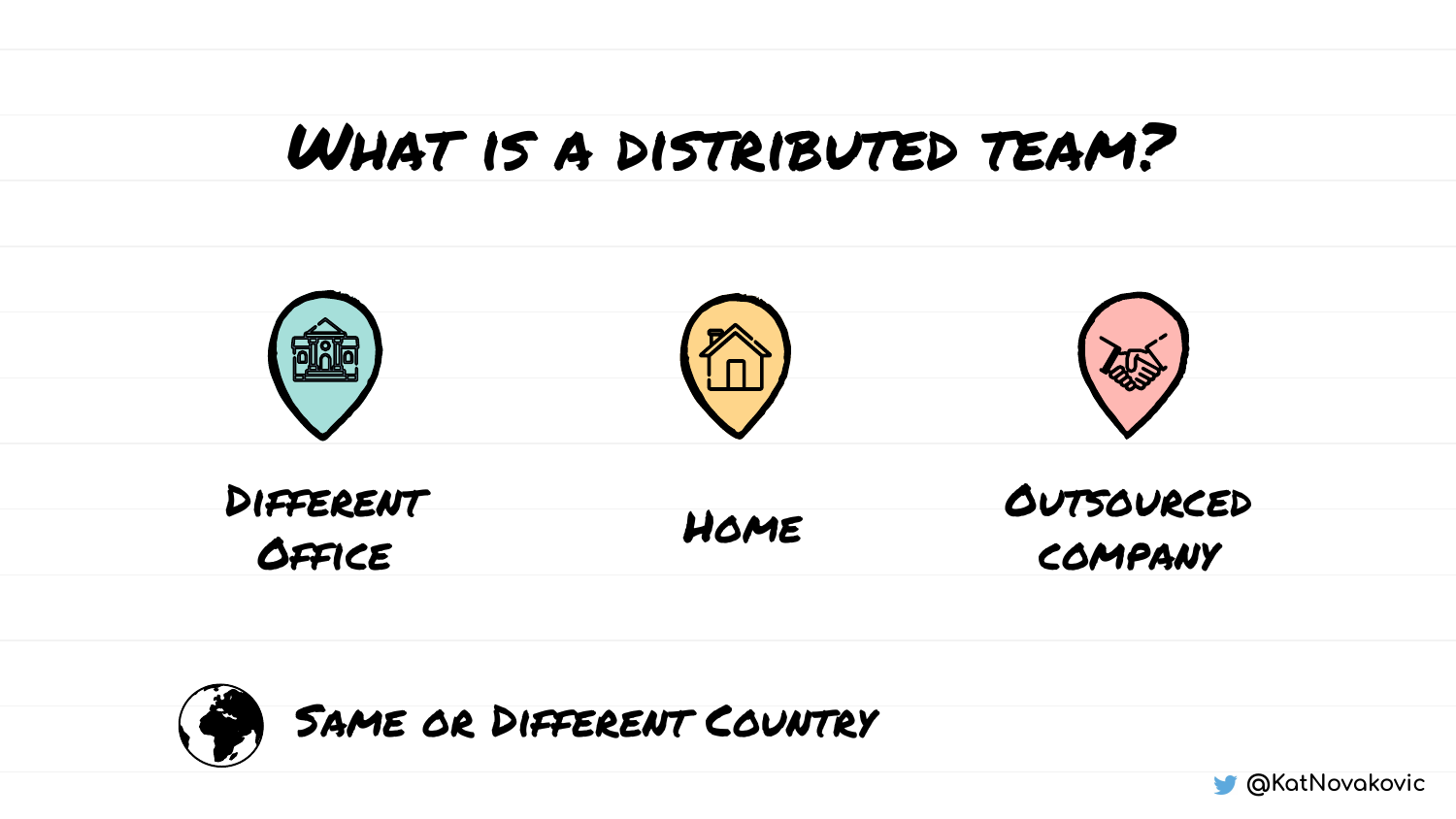## Common Challenges distributed teams face



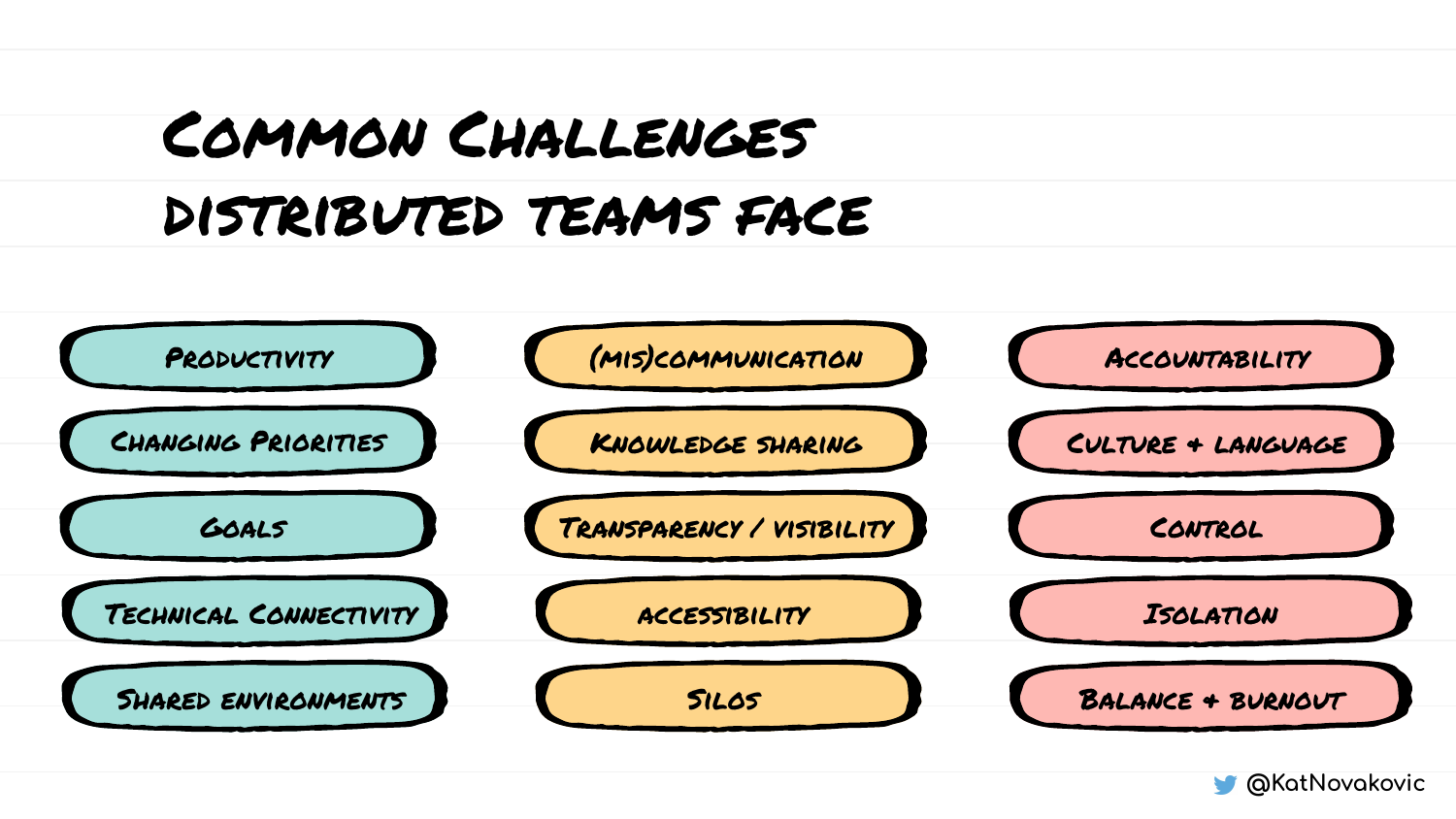**"People are looking for** solutions without asking, **why do I have the problem in the first place?"**



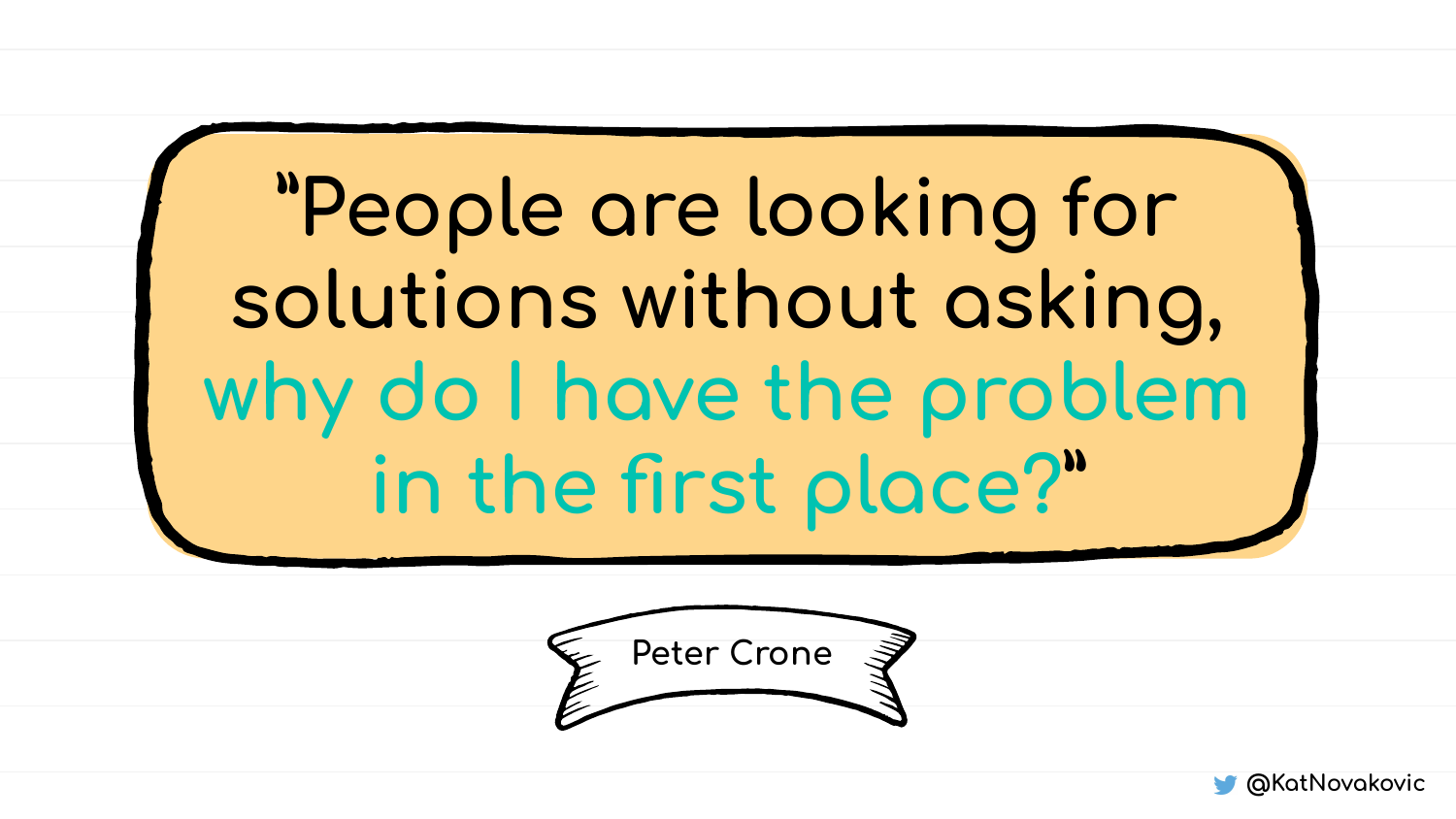#### CULTURE



A group of people form certain *MINDSETS*, BEHAVIOURS, HABITS and **VALUES**, which influence how we act, including how we communicate and collaborate

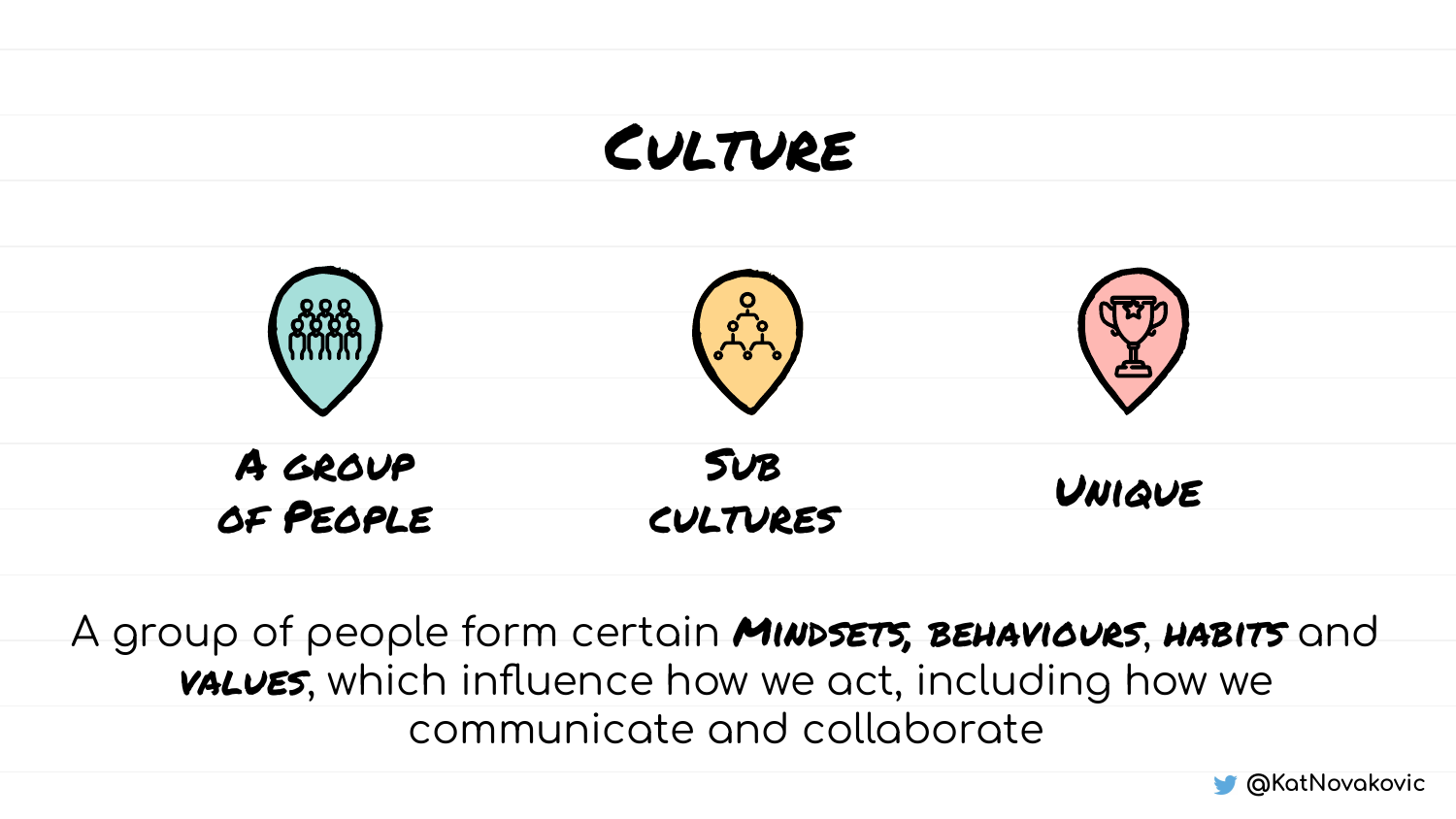### Values of Open source Communities

- Accountability
- Adaptability
- Automation
- Collaboration
- **•** Community
- Consistency
- Freedom
- Inclusive
- Innovation
- Meritocracy
- Open Exchange
- Passionate
- Release Early & Often
- Sustainability
- Transparency
- Trust

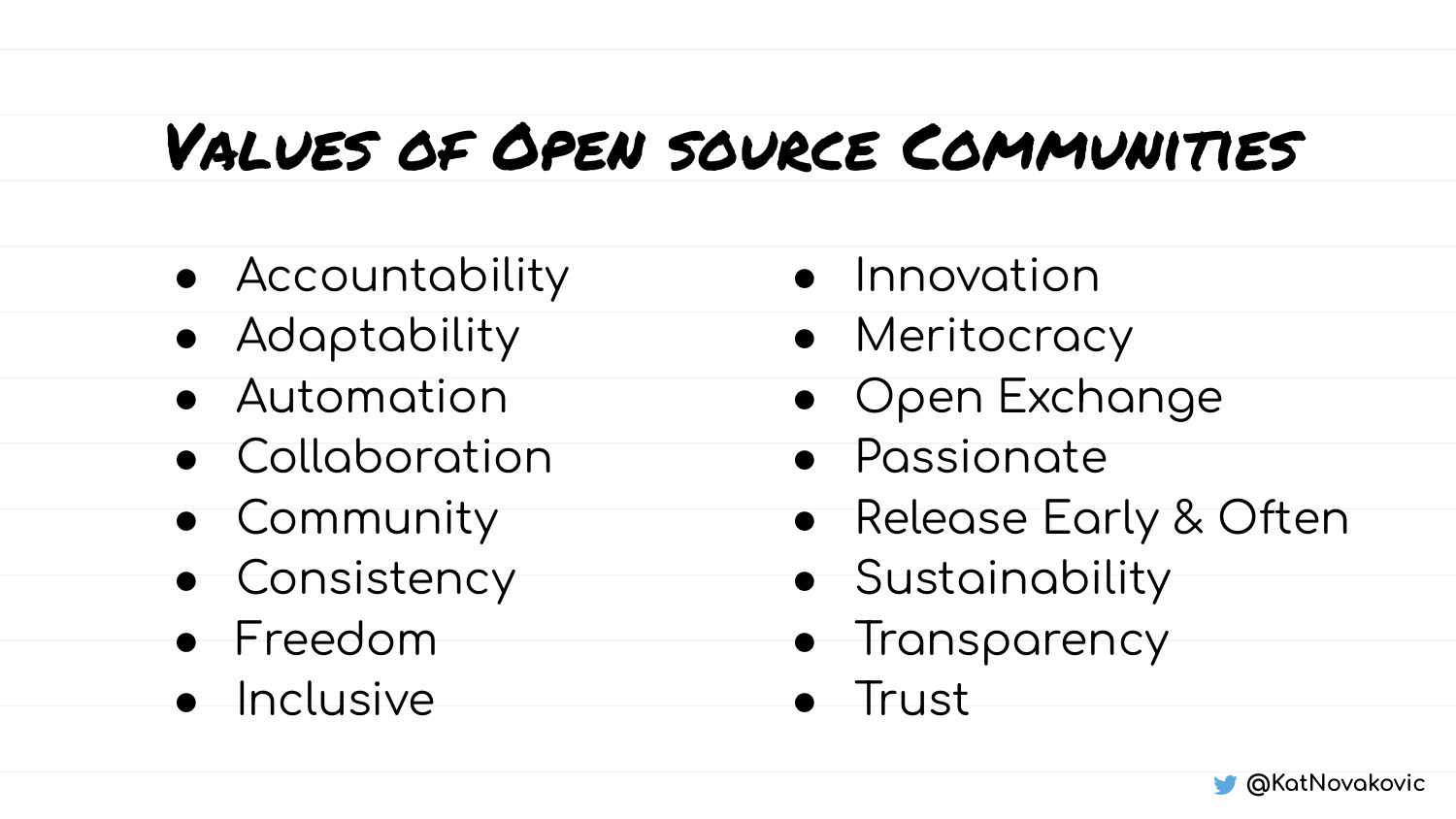#### 2 types of Communication



Real-time, immediate response Eq. phone/video call & ÿace-to-ÿace

- For complex discussions & socialising
- Quick feedback
- Constant interruptions
- Hard to focus & context switching

#### synchronous Asynchronous

Non-real-time, intermittent response Eq. email & GoogleDoc comments

- Control when communicate
- Thoughtful & high quality (vs reactive)
- Misinterpretation

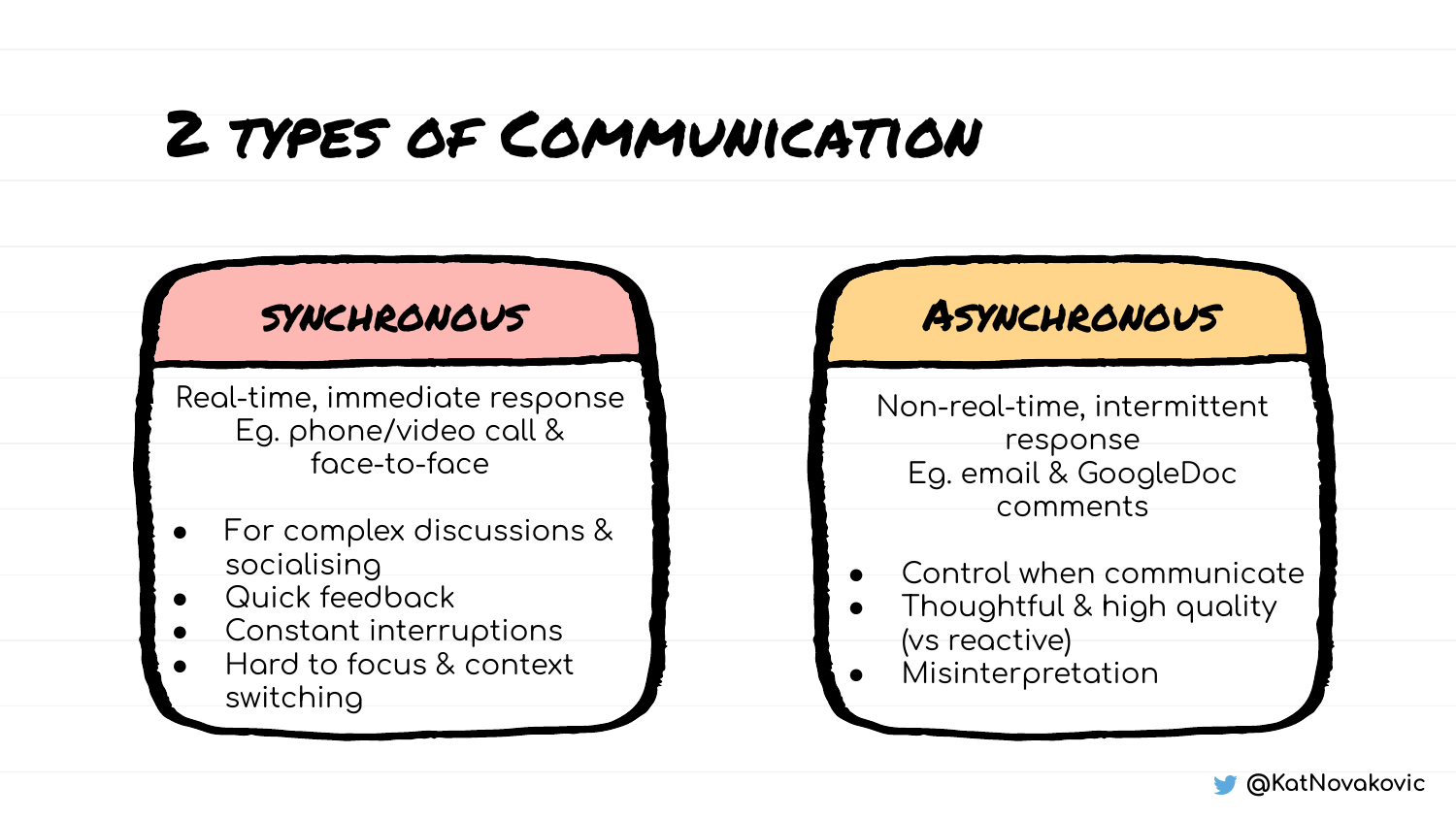#### Timezones



- 40 timezones [1]
- Is there bias toward one time zone? Is it causing an issue?
	- $\circ$  Change or rotate meeting times
	- Host several meeting at different times/dates
	- $\circ$  Seek input prior to meeting & record meetings
- $\bullet$  Plan ahead & avoid single point of failures
	- o It's an issue when something is needed now and the people who can help aren't available

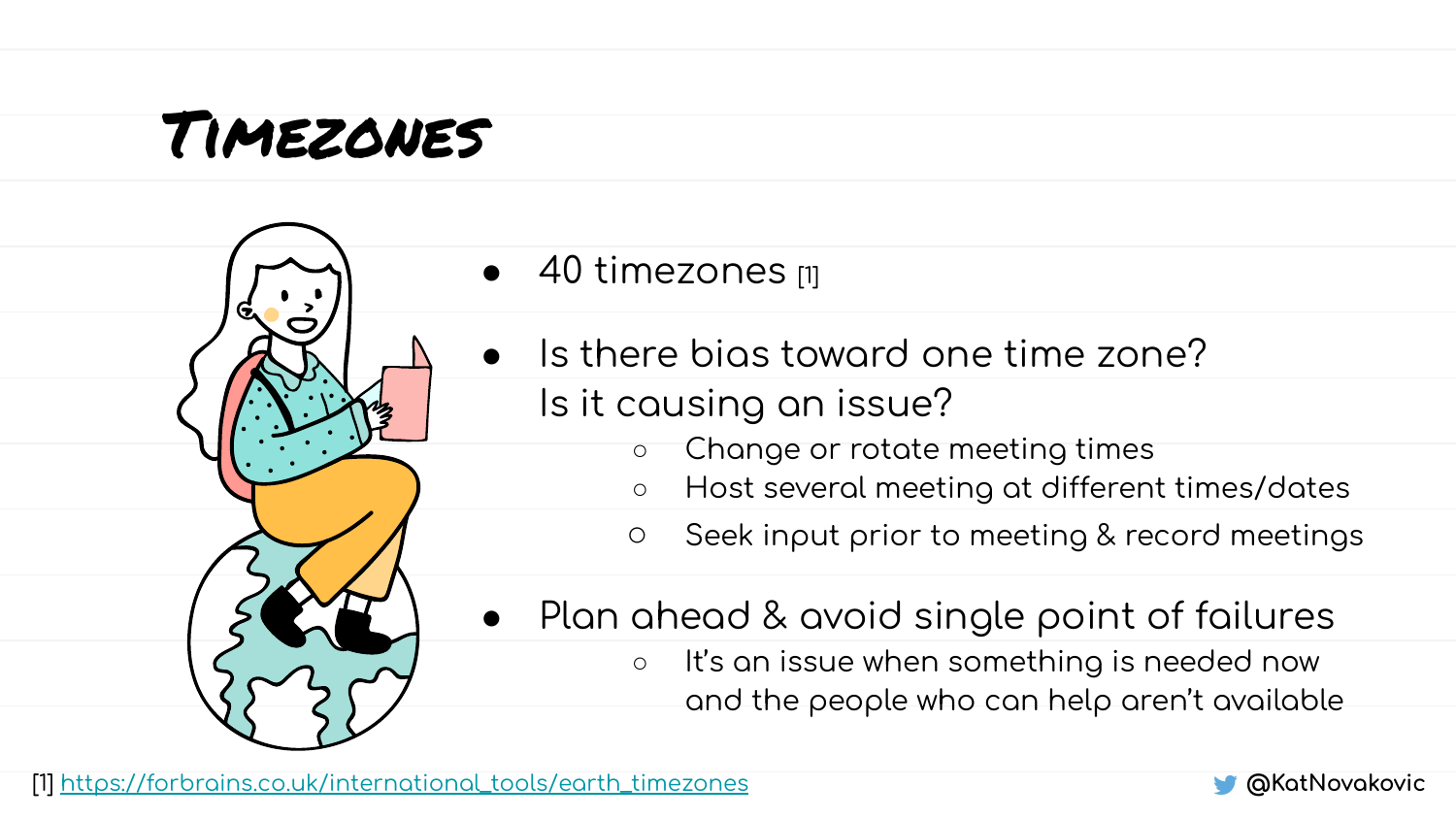#### Wellbeing and Inclusion



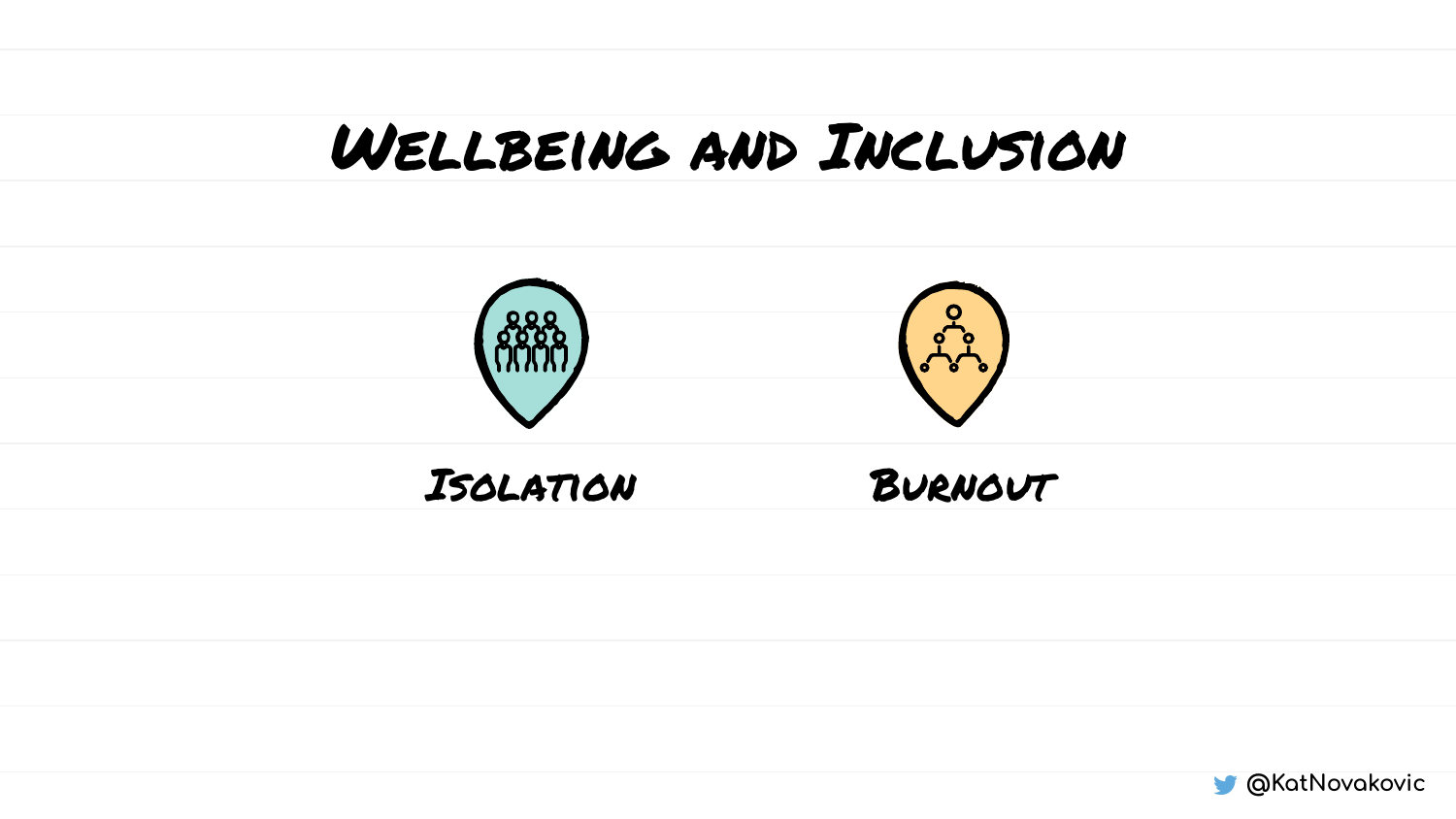#### Wellbeing and Inclusion



#### Is synchronous working necessary?

Share your online calendar. Set your working hours and indicate when you're busy and available

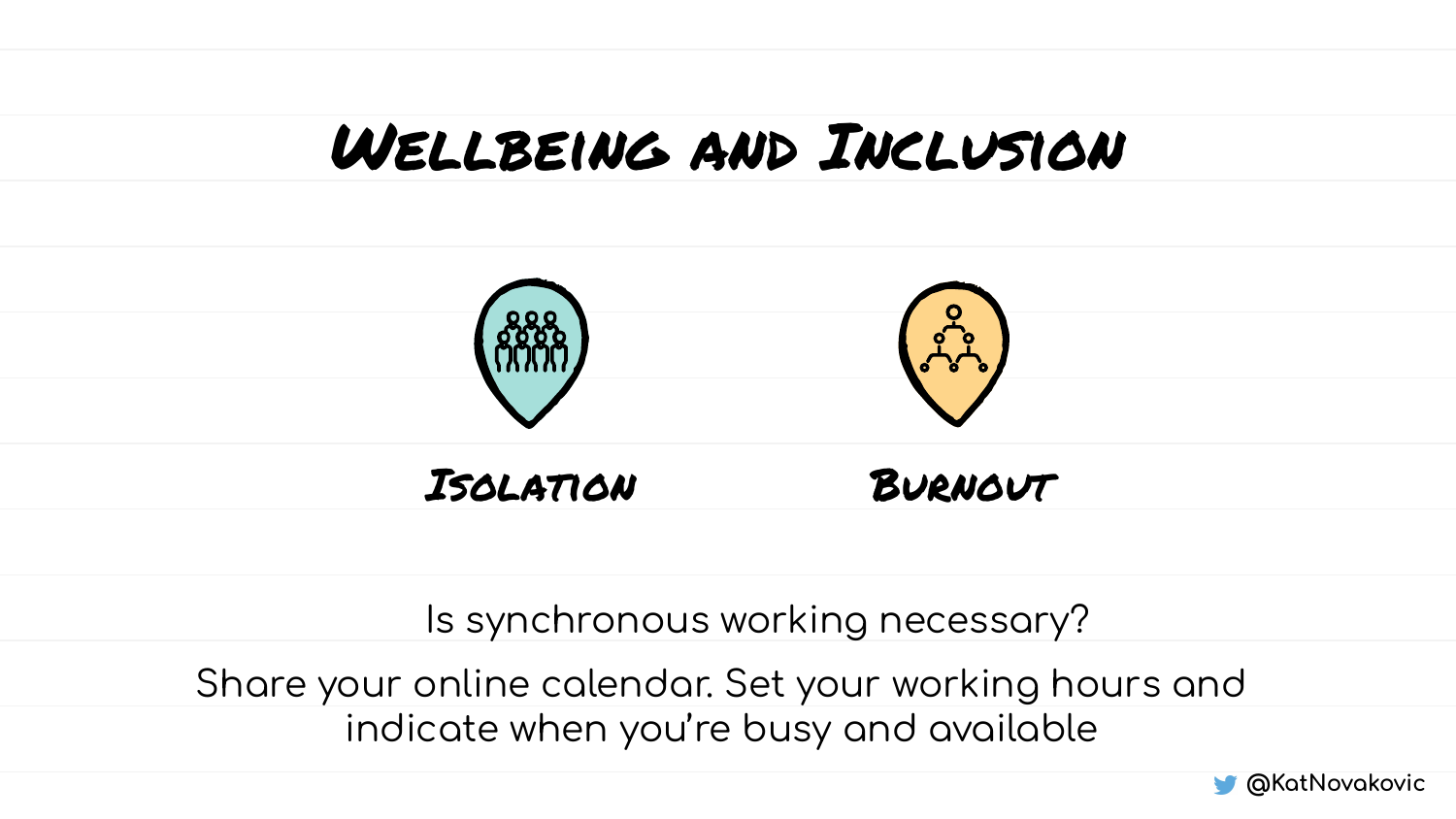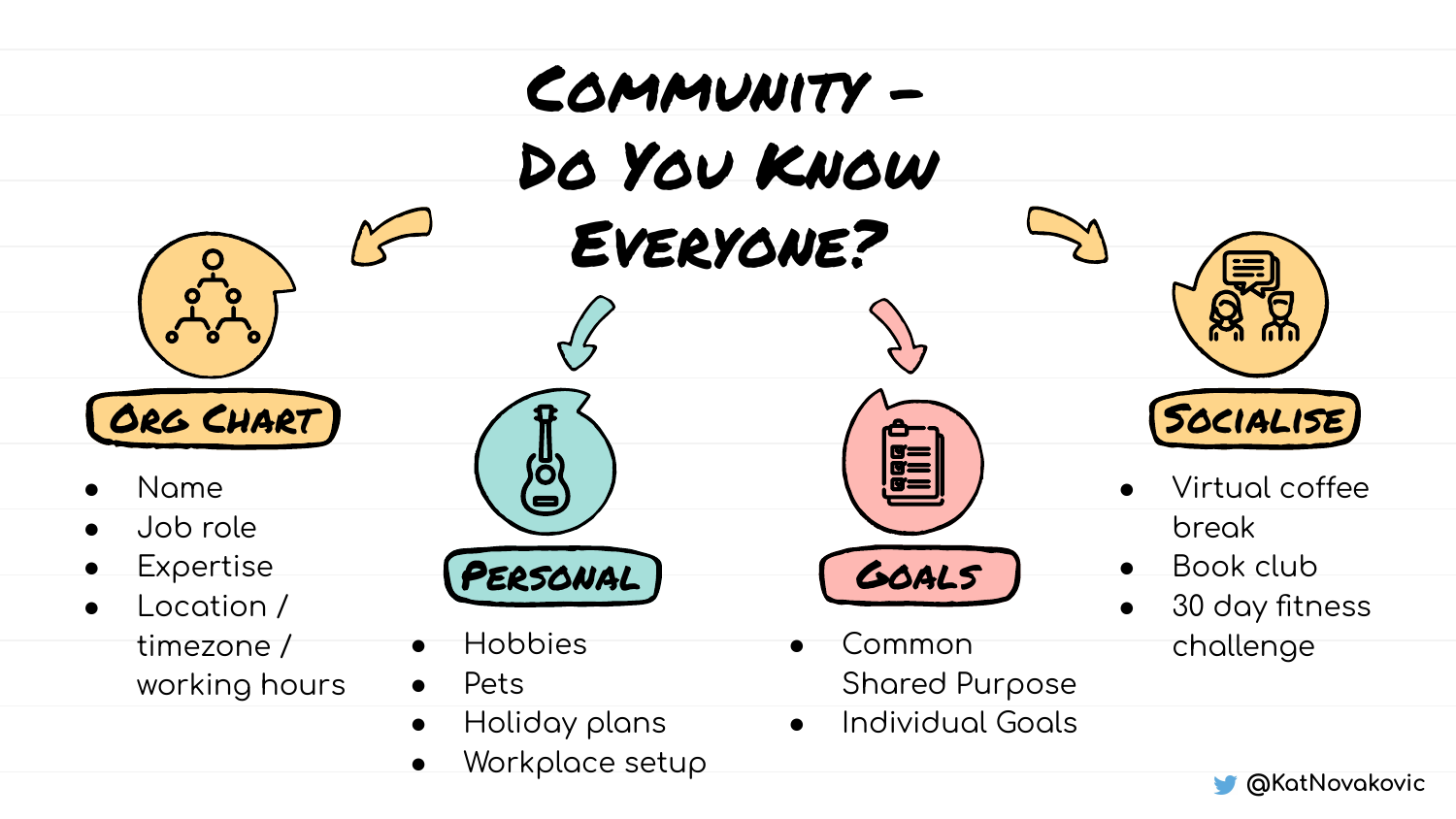#### VIDEO CALLS



Explain purpose & benefits

- Friendlier  $\bullet$
- **Builds connection**  $\bullet$
- Interaction  $\bullet$
- Observe body  $\bullet$ language
- $\bullet$  Ask in advance for a specific call
- Eg. first 15 mins  $\bullet$
- On is preferred  $\bullet$
- Consider  $\bullet$ circumstances

Everyone dial in & use own equipment?

- Depends  $\bullet$
- Are there any  $\bullet$ issues?

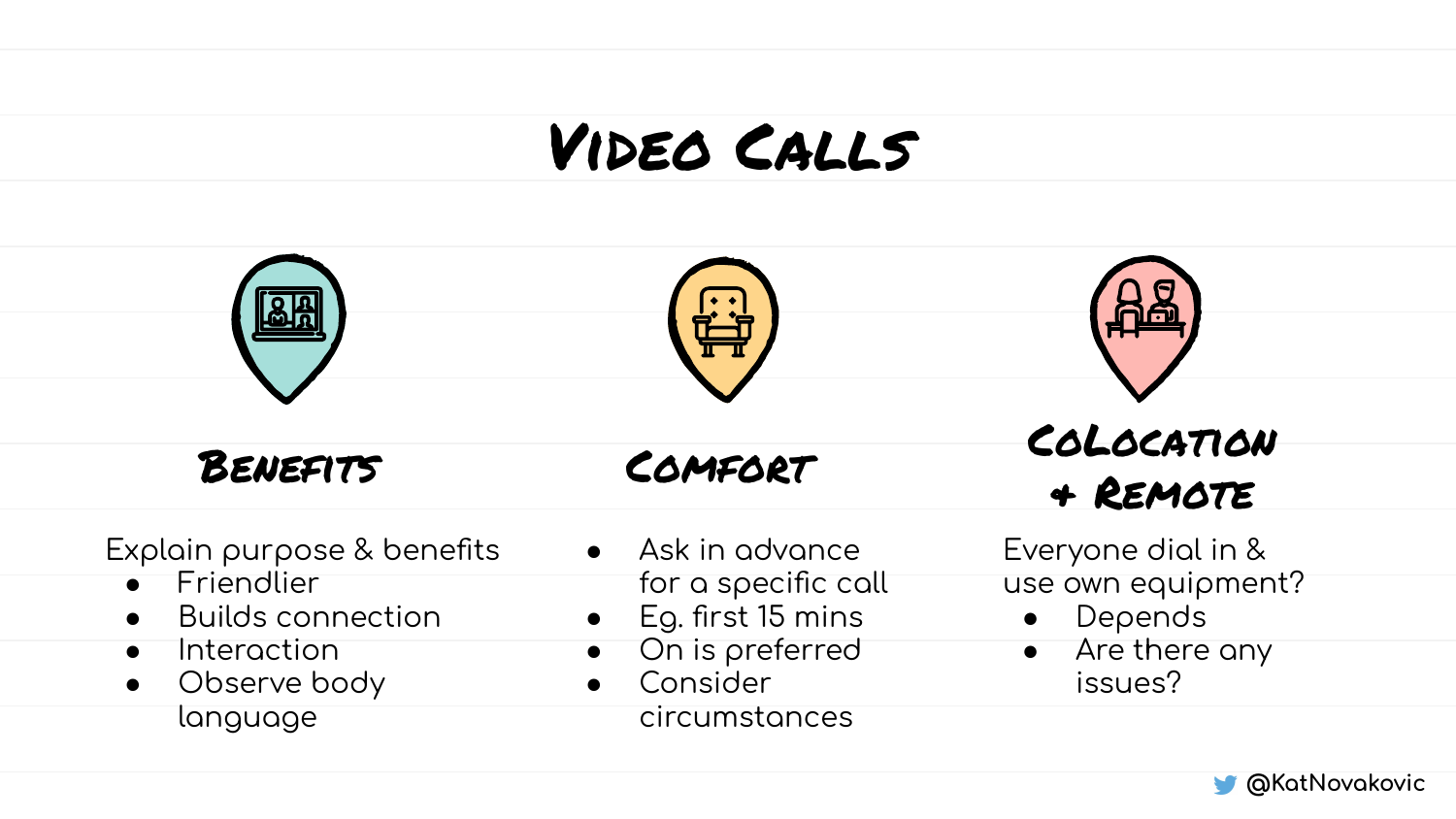### **OVER COMMUNICATE**



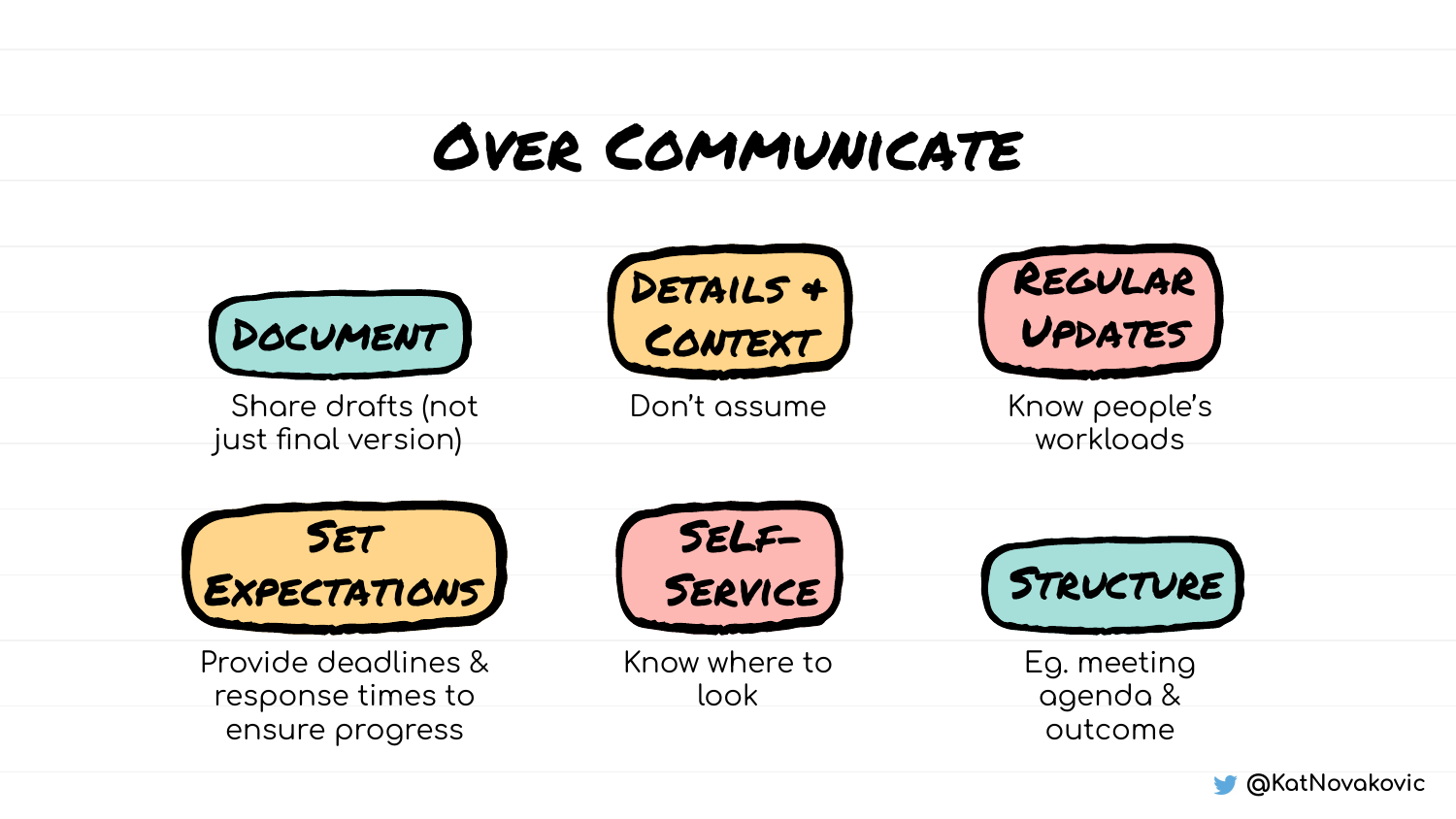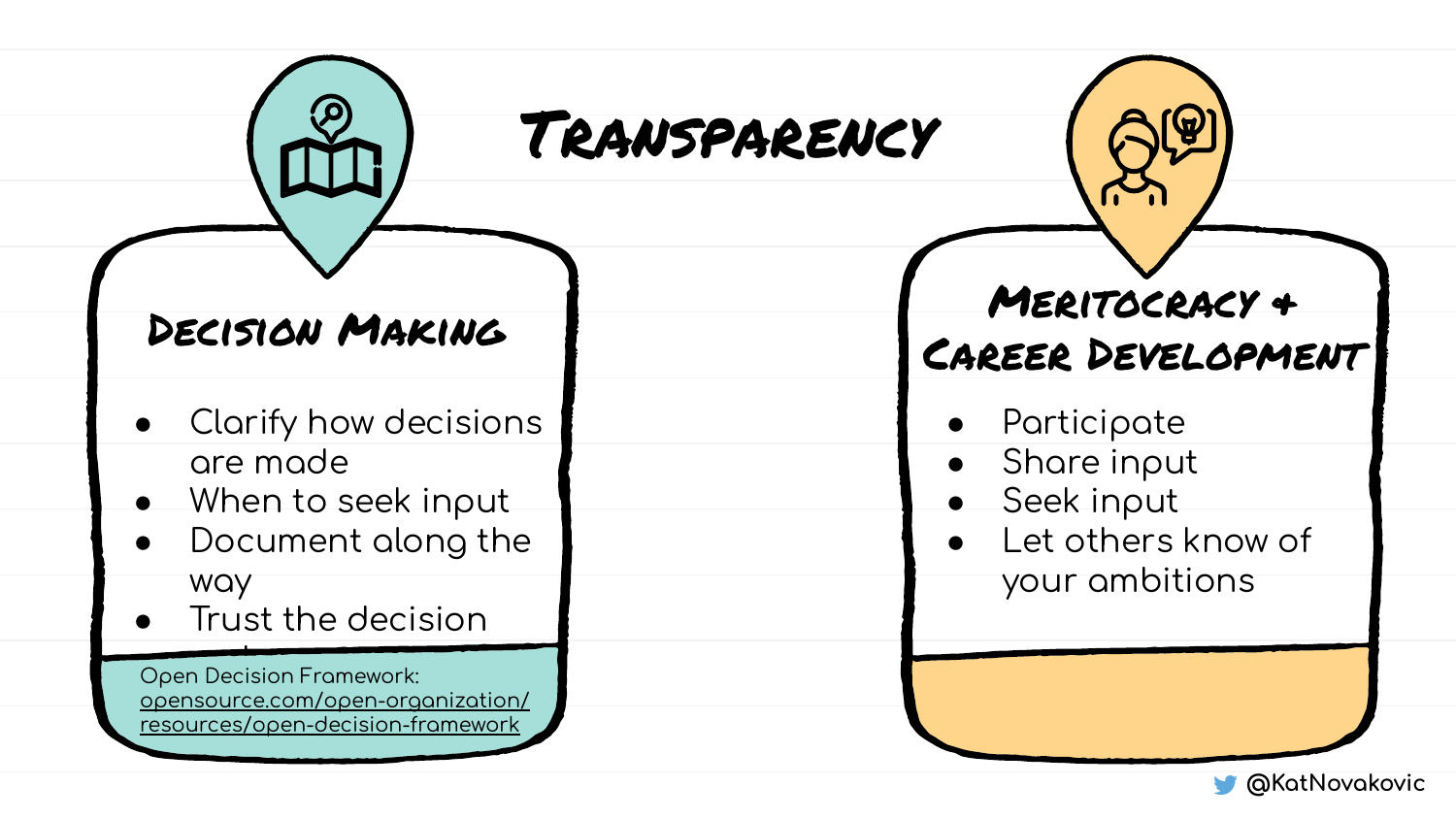